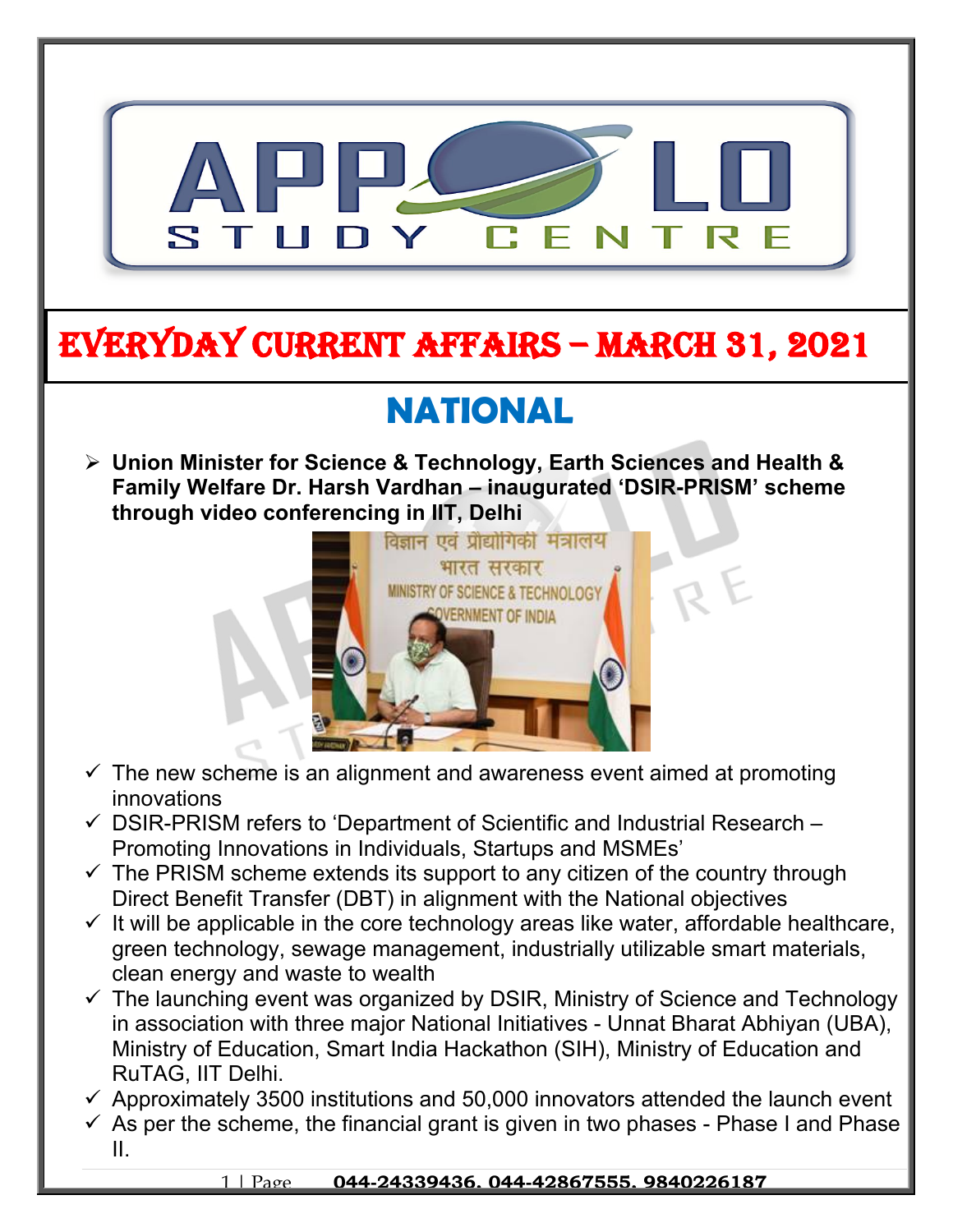- $\checkmark$  This includes initial innovation stage and the advanced enterprise setup phase
- $\checkmark$  The financial assistance will be processed through DSIR outreach-cum-cluster innovation centres available throughout India.
- $\checkmark$  The grant in Phase I is from Rs. 2 lakhs to Rs. 20 lakhs and that for Phase II is a maximum of Rs. 50 lakhs.
- **India to be provided the 'Grant Assistance for Grassroots Projects' (GGP), which is a financial assistance scheme of Japan**
- $\checkmark$  The GGP is extended by Japan for development projects designed to meet the diverse basic human needs in more than 100 countries, including India
- $\checkmark$  The scheme supports projects implemented by non-profit organizations such as NGOs, medical and educational institutions
- $\checkmark$  Further, the organisation must be eligible to receive foreign funds under the concerned national laws.
- $\checkmark$  The organization must be International, National or Local NGO/Medical Institution/Educational Institution/Community-Based Organization (CBO).
- $\checkmark$  The organisation must also be registered under Foreign Contribution (Regulation) Act, 1976.
- $\checkmark$  Along with this, it must be registered under the relevant registration acts including National and State acts.
- $\checkmark$  Under the scheme, a maximum fund assistance of 10 million Japanese Yen is to be provided for a single project
- $\checkmark$  The basic areas to be covered under the scheme includes basic human needs and human security, primary education and adult illiteracy, safe drinking water and sanitation, women's empowerment, environment protection, CSR projects, poverty alleviation, etc.
- $\checkmark$  The GGP scheme was first launched in 1989 by Japan
- **On March 30, the Road Transport and Highways Ministry issued draft rules regarding the concession in the motor vehicle tax against the scrapped vehicles.**
- $\checkmark$  As per the draft rules, the central government has proposed up to 25% of tax concession on the purchase of the new vehicles alongwith the submission of the scrappage certificate.
- $\checkmark$  In the case of non-transport vehicles, the similar concession on the motor vehicle tax will be 25% and 15% in the case of transport vehicles.
- $\checkmark$  Recently, Union Minister of Road Transport and Highways Nitin Gadkari unveiled the 'Vehicle Scrapping Policy' in Lok Sabha with an aim to improve fuel efficiency and reduce pollution.
- $\checkmark$  According to the Ministry, the concessions will be available up to 8 years in the case of transport vehicles and will be up to 15 years in case of non-transport vehicles, starting from the date of the first registration.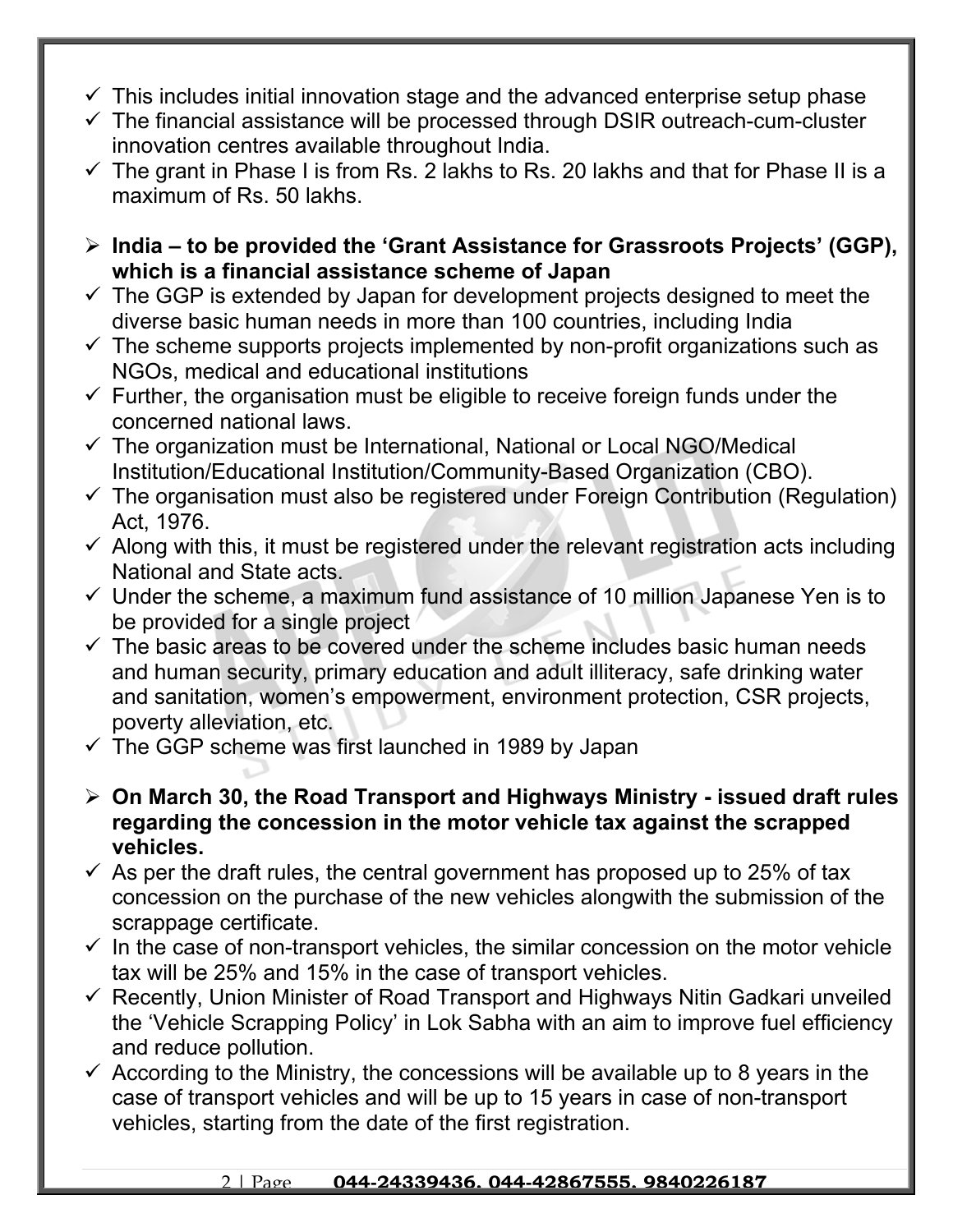- $\checkmark$  Under the Vehicle scrapping policy, the commercial vehicles must be deregistered after 15 years in case they fail to get the fitness certificate.
- $\checkmark$  The private vehicles must be de-registered after 20 years if they are found unfit or in case of a failure to renew the registration certificate.
- $\checkmark$  All the vehicles of the state government, central government, panchayats, municipal corporations, public sector undertakings, state transport undertakings, and autonomous bodies with state and union governments must be de-registered and scrapped after 15 years from the registration date.
- $\checkmark$  The scheme aims to provide substantial incentives to the owners of the old vehicles in order to scrap unfit and old vehicles through the registered scrapping centres.
- $\checkmark$  The Road Transport and Highways Ministry will promote the setting up of the Registered Vehicle Scrapping Facility (RVSF) across the country with the private partnerships.
- **On March 30, the Finance Ministry announced the issuance of the 16th tranche of electoral bonds from April 1 to April 10**
- $\checkmark$  The Government launches the electoral bonds as an alternative to the cash donations that are made to the political parties
- $\checkmark$  The bonds are part of government's efforts to bring transparency in the political funding.
- $\checkmark$  The electoral bonds for the elections can be purchased by any individual who is a citizen of India or by any agency established or incorporated in India.
- $\checkmark$  The political parties that are registered under Section 29A of the Representation of the People Act, 1951 will be eligible to receive the electoral bonds.
- $\checkmark$  The eligible parties must have secured not less than 1% of the votes polled in the last General Election to the Legislative Assembly of the State or House of the People
- $\checkmark$  The parties can purchase the electoral bonds through a bank account with an authorized bank.
- $\checkmark$  As per the Ministry of Finance, State Bank of India has been given the authorization to issue and encash the electoral bonds through its 29 authorized branches
- $\checkmark$  The electoral bonds will remain valid for the fifteen calendar days from the date of issue.
- $\checkmark$  The electoral bond which will be deposited by an eligible political party in its account will be credited on the same day.
- $\checkmark$  Tamil Nadu, West Bengal, Kerala, Assam, and Puducherry are in the process of electing new governments

#### **INTERNATIONAL**

 **Germany and Canada - announced restrictions on the usage of Astra-Zeneca's Covid-19 vaccine**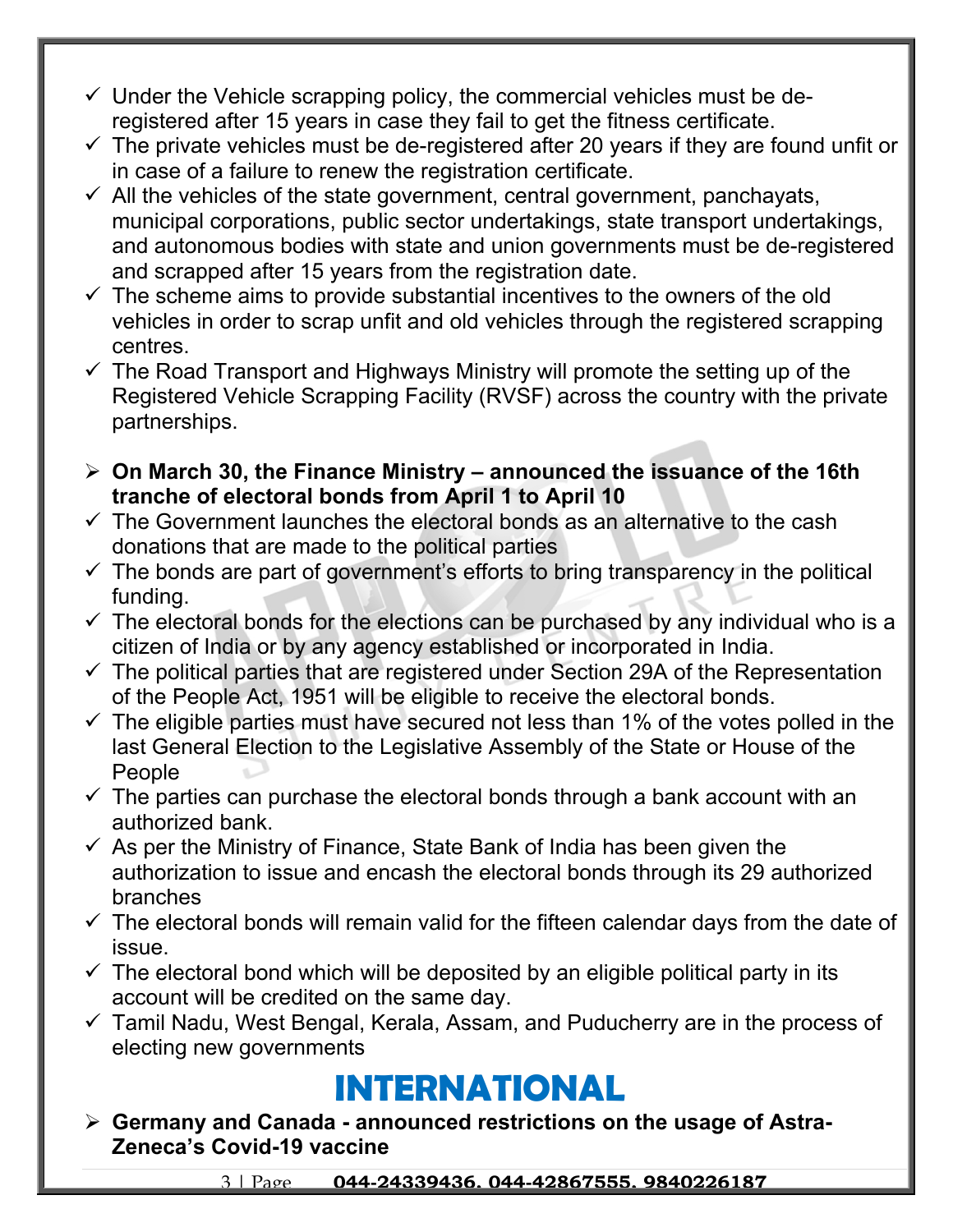- $\checkmark$  The decision follows fresh concern over unusual blood clots reported in a few people who had received the shots
- $\checkmark$  On March 30, Germany restricted the use of Astra-Zeneca's vaccine in people under 60
- $\checkmark$  The country's independent vaccine expert panel released new data showing a rise in reported cases of an unusual form of blood clot in the head — known as sinus vein thrombosis
- $\checkmark$  A total of 31 blood clot cases have been reported out of 2.7 million doses of AstraZeneca administered in Germany so far
- $\checkmark$  Several German regions had already suspended use of the AstraZeneca shots in younger people
- $\checkmark$  A day before, Canada suspended use of the AstraZeneca jab in people under 55 years

#### **INDIA AND NEIGHBOURS**

- **Indian companies to develop the transmission lines of Bangladesh's first nuclear plant constructed at Rooppur**
- $\checkmark$  In this regard, India signed a deal with Bangladesh following talks between Indian Prime Minister Narendra Modi and his Bangladeshi counterpart, Sheikh Hasina, in Dhaka
- $\checkmark$  PM Modi arrived in the capital of Bangladesh on March 26 to celebrate the 50th anniversary of the country's war of independence from Pakistan and the establishment of diplomatic ties with New Delhi.
- $\checkmark$  The Indian company Larsen & Toubro Limited (L&T) will set up the 400kV and 230kV transmission lines, which are the major work of the transmission project.
- $\checkmark$  The power transmission project will be implemented with India's Line of Credit (LoC) financing.
- $\checkmark$  The estimated project cost is Tk10,981 crore, of which Tk8,219 crore will be financed by Exim Bank while the Bangladesh government will provide Tk1,527 and the project implementing agency, PGCB will provide Tk1,235 crore respectively.
- $\checkmark$  Rooppur Nuclear power plant is an under-construction 2.4 GW electricityproducing nuclear power plant in Bangladesh.
- $\checkmark$  It is being constructed at Rooppur in the Pabna District of Bangladesh, on the bank of Padma River.
- $\checkmark$  The site is located on the eastern bank of the Ganges River at about 160 kilometers west of Dhaka.
- $\checkmark$  There are two units of plants which are expected to be completed in 2022 and 2024 respectively.
- $\checkmark$  The Rooppur nuclear power project is the first initiative under the Indo-Russian deal to undertake atomic energy projects in third countries.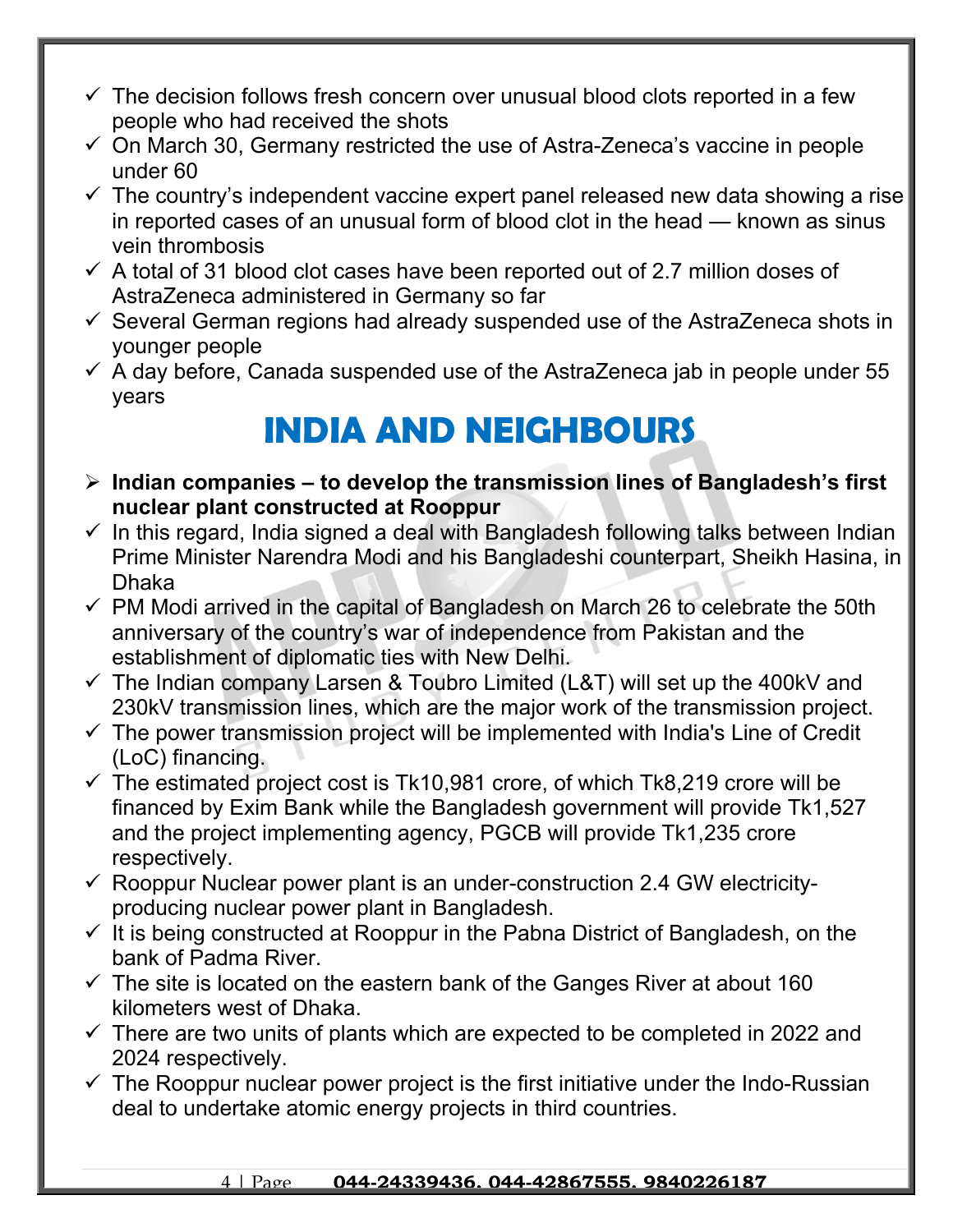- $\checkmark$  In this regard, a tripartite Memorandum of Understanding (MoU) was signed at Moscow, Russia in March 2018 between Russia, Bangladesh and India.
- $\checkmark$  The nuclear plant is to be built by the Russian Rosatom State Atomic Energy Corporation.
- $\checkmark$  In June 2018, Infrastructure major, Hindustan Construction Company Ltd. (HCC) was given contract for Rooppur Nuclear Power Plant.
- $\checkmark$  It will be for the first time an Indian company will be involved in any nuclear project out of the country.
- $\checkmark$  Since India is not a Nuclear Supplier group (NSG) member, it cannot participate directly in construction of Atomic power reactors.

#### **SCIENCE, TECHNOLOGY & ENVIRONMENT**

- **A butterfly species believed to be a native of Sri Lanka has been discovered in the Western Ghats.**
- $\checkmark$  The species discovered in the Agasthiyarmalai Biosphere reserve is known as Nacaduba sinhala ramaswamii and commonly named Ramaswami's Six Lineblue.
- $\checkmark$  The new butterfly species was discovered by Ramasamy S R K, a researcher



- $\checkmark$  This butterfly was first sighted in Tenkasi at the foothills of the Western Ghats in 2016
- $\checkmark$  Line blues are small butterflies belonging to the subfamily Lycaenidae.
- $\checkmark$  Their distribution ranges from India and Sri Lanka, to the whole of south-east Asia, Australia and Samoa in the Pacific.
- $\checkmark$  They are characterised by hairy eyes
- $\checkmark$  The species appears to breed more during the northeast monsoon, though the breeding season extends from September to January, with the peak in October.
- $\checkmark$  This is the first record of the species Nacaduba sinhala outside its endemic range in Sri Lanka.

#### 5 | Page **044-24339436, 044-42867555, 9840226187**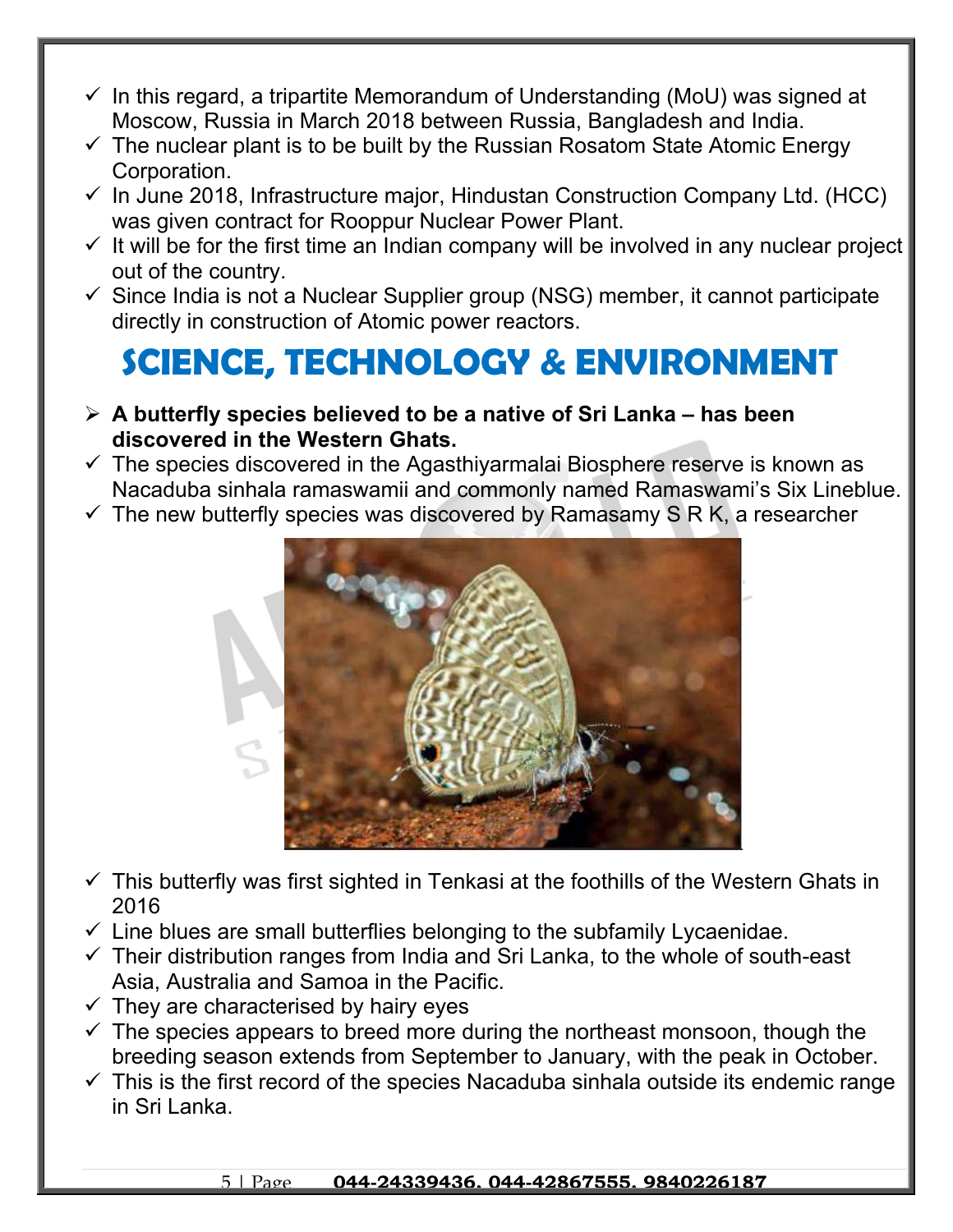### **DEFENCE**

- **India is set to clear a mega indigenous project to build three nuclearpowered attack submarines soon**
- $\checkmark$  After the initial three, further approval will be given for another three submarines at a later stage
- $\checkmark$  The development of the indigenous submarines is as part of the long-term plan to counter China's expanding naval footprint in the Indian Ocean Region (IOR) and beyond.
- $\checkmark$  The Cabinet Committee on Security (CCS) is likely to give the final nod "within a month or two" to the mega submarine project
- $\checkmark$  The project is for the construction of six nuclear-powered attack submarines, also called SSNs in naval parlance, each weighing over 6,000 tonnes, at the shipbuilding centre (SBC) in Vishakapatnam.
- $\checkmark$  Out of the first three submarines to be given approval, the first indigenous SSN is expected to be rolled out by around 2032.
- $\checkmark$  Each of these submarines are expected to cost around Rs 15,000 crore
- $\checkmark$  India will also commission its second nuclear-powered submarine armed with nuclear ballistic missiles (called SSBN), INS Arighat, this year.
- $\checkmark$  The first, INS Arihant, became fully operational with a successful "deterrence patrol" in late-2018.
- $\checkmark$  INS Chakra is a nuclear-powered attack submarine presently in use
- **India to participate in a French naval exercise 'La Perouse' in the Bay of Bengal this month**
- $\checkmark$  It will be the first French naval exercise that Indian Navy will be a part of.
- $\checkmark$  Japan, Australia, and the United States of America (USA) will also participate in the exercise.
- $\checkmark$  As per the French Embassy, two French Navy ships, the Surcouf and the Tonnerre will sail to Bay of Bengal to participate in the exercise.
- $\checkmark$  The French naval exercise La Perouse will be held from April 5 to 7.
- $\checkmark$  In 2019, the first edition of the La Perouse was held with the participation of four countries - France, USA, Australia and Japan
- $\checkmark$  Usually, La Perouse will be followed by Varuna in Arabian Sea
- $\checkmark$  Varuna, the joint naval exercise between India and France, was first conducted in 1983

#### **ECONOMY**

- **The World Bank has raised India's GDP growth prediction to 10.1% from 5.4% projected in January for the fiscal year 2021-22**
- $\checkmark$  The increase is attributed to a strong rebound in private consumption and investment growth.